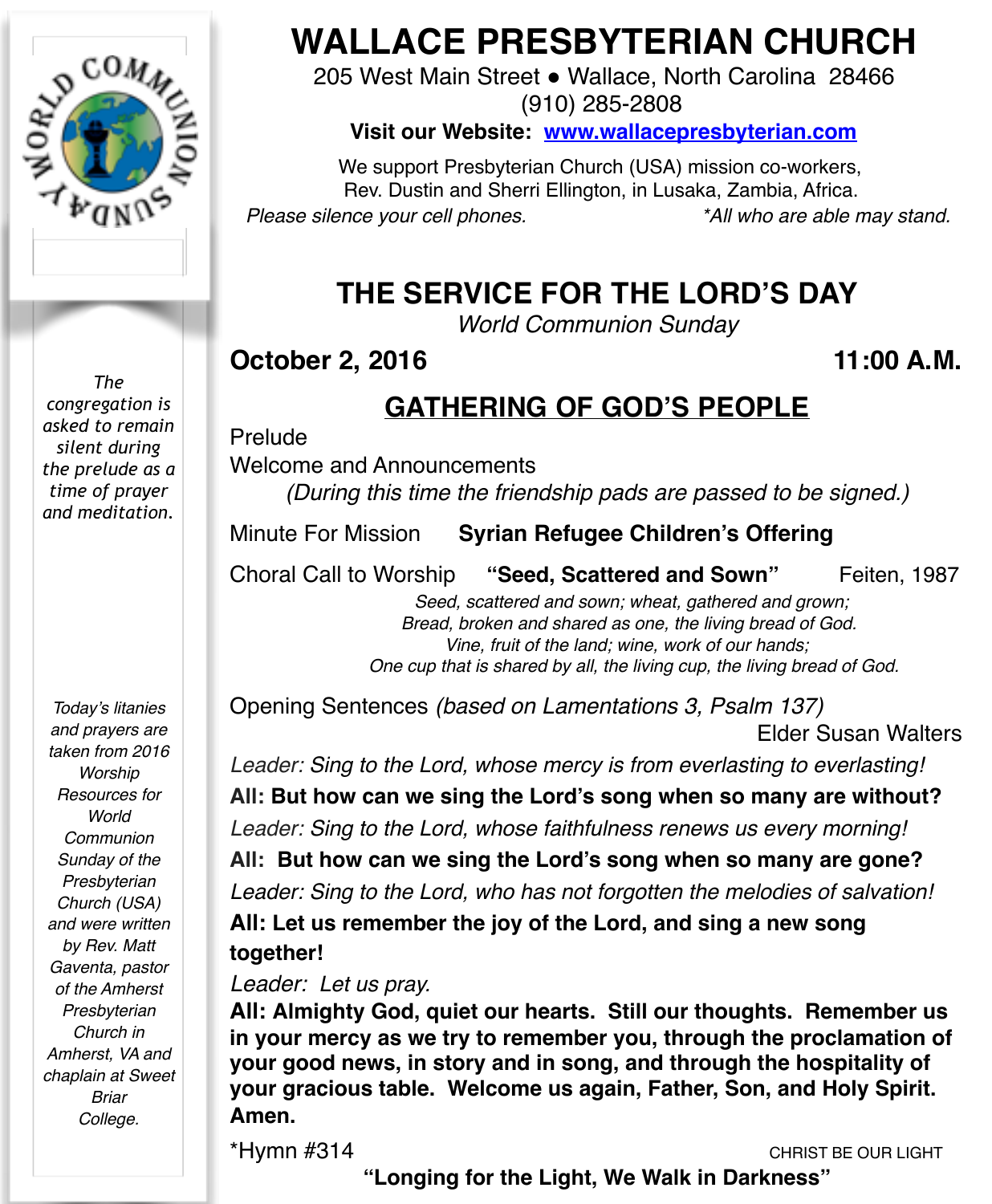*Bread of the world in mercy broken, Wine of the soul in mercy shed, by whom the words of life were spoken, and in whose death our sins are dead: look on the heart by sorrow broken; look on the tears by sinners shed; so may your feast become the token that by your grace our souls are fed.* 

> *Hymn #499 in Glory to God*

#### \*Unison Prayer of Confession

*Almighty God, you have called us to one table, but we have pursued our own course. You have promised us the abundance of all creation, but in our greed and envy, the world goes without. You have promised us the bread of life itself, but in our pride and arrogance, the world goes hungry. You have promised us the waters of peace and justice, but in our violence and discord, the world goes thirsty. Now we are famished, too, Lord. Have mercy on us. Forgive us, again. Transform us, at this table and send us from this table as servants of your righteousness, by the power of your Son, our Lord, in whose name we pray . . .*

*(A time for silent prayers of confession . . . )*

Responsive Assurance of Pardon

*Leader: Even when our cups run dry, God's grace overflows. Even when our plates are empty, God's generosity overflows.*

**All: Even when our hearts feel barren, God's love overflows. We have been called and claimed by the God of all things, and by the abundance of God's grace, and by the power of God's love,** *Leader: Brothers and sisters in Christ, hear and believe the good news.* **All: In Jesus Christ, our sins have been forgiven.**

\*Gloria Patri Hymn #581 *Glory Be to the Father*

### **PROCLAIMING GOD'S WORD**

#### Children's Sermon

#### Anthem **"Come to the Table"** Allen Pote, 1992

*Come, come, come to the table and bring your joy, Bring all your gladness and come, come, come to the table, Eat the Bread, drink the wine, come rejoice in the Lord. Bring all your sorrow, bring all your pain, bring all the heartaches you bear. Bring who you are and hope to become, come to the table to share. Come, come, come to the table, remember Christ, Remember his love when you come, come, come to the table. Come in faith, come to serve, come rejoice in the Lord. Share in the bread, share in the wine, share in the risen Lord. Share as a family, one in community, one in the name of the Lord. Come, come, come to the table to follow Christ forgiven and free, You must come, come, come to the table. Come in faith, come in love, come rejoice in the Lord.*

#### Prayer for Illumination

*Almighty God, give us ears to hear your story in these words of Scripture. Give us eyes to see your story in the faces of those who surround us. Give us faith enough that, by your grace, we might serve you until the end of our days. Amen.*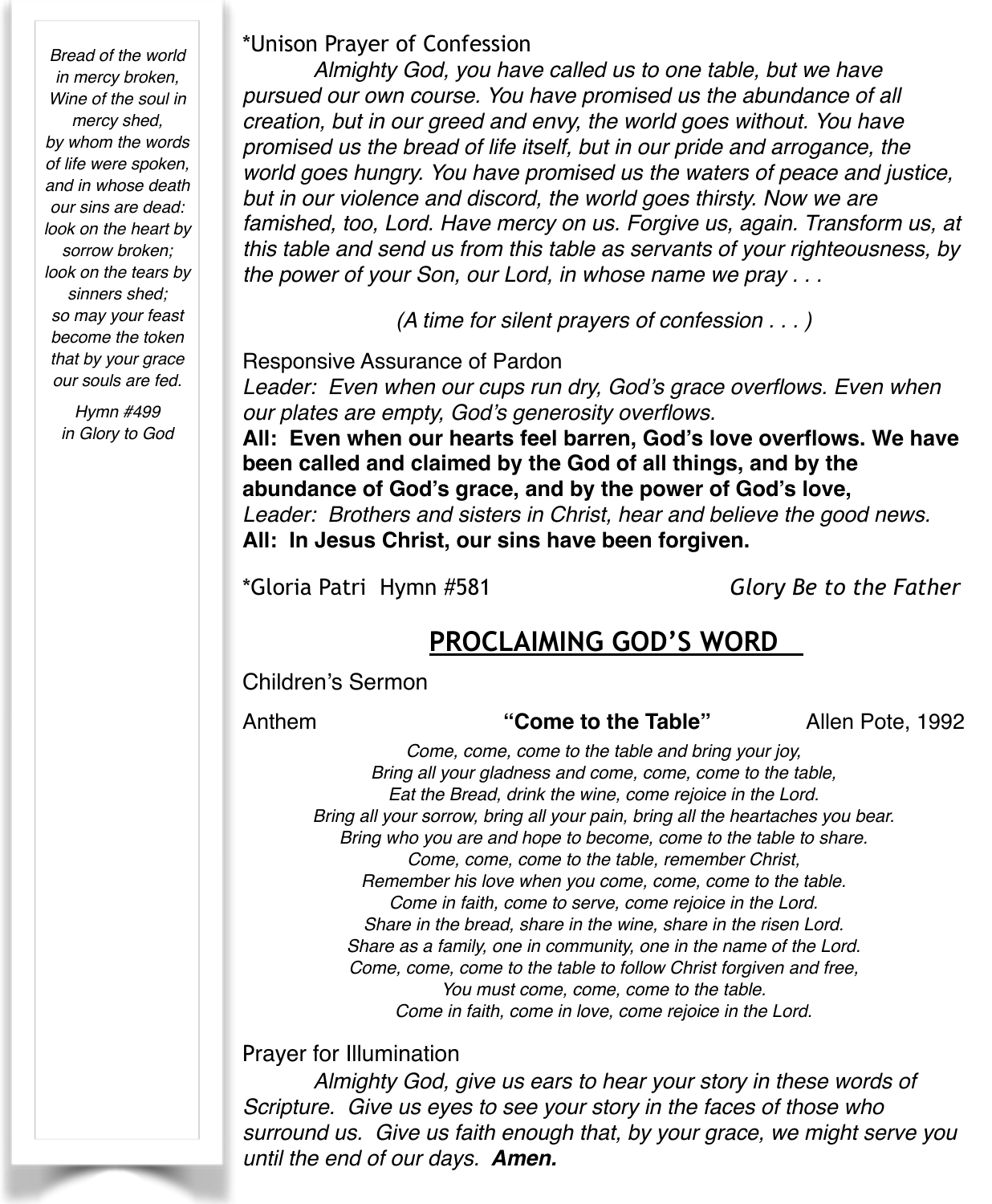*"For if we see that the sun, in sending forth its rays upon the earth, to generate, cherish, and invigorate its offspring, in a manner transfuses its substance into it, why should the radiance of the Spirit be less in conveying to us the communion of his flesh and blood? It is owing to the Spirit alone that we possess Christ wholly, and have him abiding in us."*

*John Calvin, Institutes of the Christian Religion*

*The Confession of Belhar is the latest addition to the Book of Confessions of the Presbyterian Church (USA). In June, the 2016 General Assembly ratified the votes of the 173 presbyteries to include this twelfth confession of faith, which originated in the Dutch Reformed Mission Church of South Africa during the years of apartheid.*

*"To our eyes the Sacrament of Christ's body and blood appears to be nothing more than simple bread and wine, like other* 

*bread and wine. . . But we must not trust what our eyes see."*

*Martin Luther*

Gospel Lesson **Elder Susan Walters** 

 *John 14:25-27; 16:4b-15* +Pages 877-879

Epistle Lesson *2 Timothy 1:1-14* +Page 966

Sermon **"That's the Spirit!"** Dr. Philip K. Gladden

A Time for Reflection

### **GIVING THANKS TO GOD**

Presentation of Tithes and Offerings Offering for Syrian Refugee Children in Lebanon

Offertory **"It Is Well With My Soul"** *arr.* Molly Ijames, 2015

\*Doxology and Prayer of Dedication

*Praise God from whom all blessings flow; Praise Him all creatures here below; Praise Him above ye heavenly host; Praise Father, Son, and Holy Ghost. Amen.*

\*The Affirmation of Faith *(from the Belhar Confession of Faith)*  We believe in one holy, universal Christian church, the unity of the communion of saints of the entire human family. And we believe that that this unity of the people of God must be manifest and active, in that we love one another; that we give ourselves willingly and joyfully to one another, that we are share one baptism together, that we eat of one bread and drink of one cup together, that we confess one name, one Lord, for one cause, with one hope, which is the height and the breadth and the depth and the love of Christ, forever and ever. Amen.

\*Hymn of Preparation #177 YOU ARE MINE

### **"I Will Come to You (You Are Mine)"**

The Sacrament of the Lord's Supper

The Invitation to the Table

The Words of Institution

- The Great Prayer of Thanksgiving with the Lord's Prayer
- The Distribution of the Elements
- The Prayer after Communion

\*Hymn #840 **"When Peace Like a River"** VILLE DU HAVRE

(It Is Well with My Soul)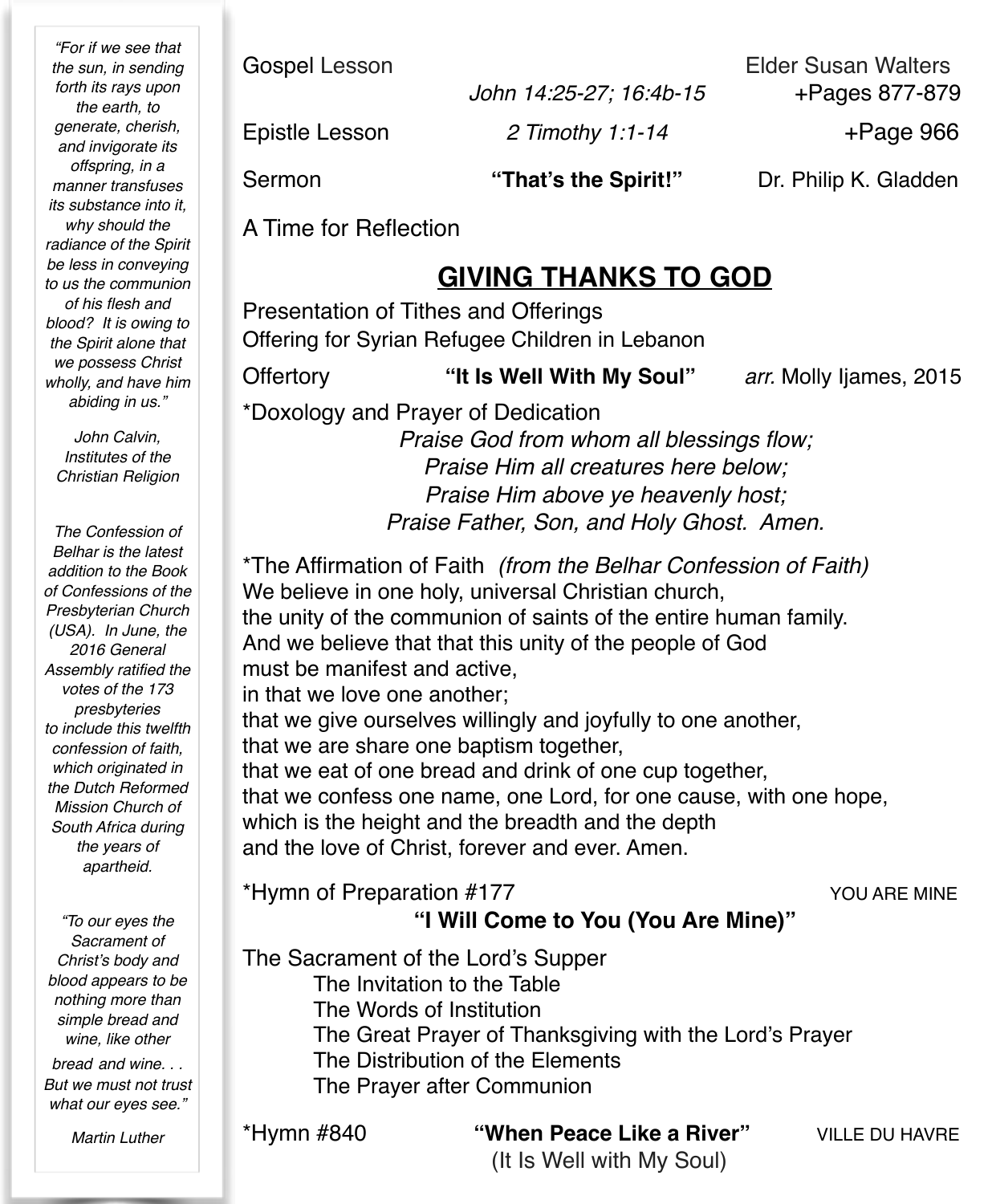*The grace of the Lord Jesus Christ, the love of God, and the communion of the Holy Spirit be with all of you.*

> *2 Corinthians 13:13*

\*Benediction

\*Choral Benediction **"Amen"** Franz Schubert, 1827

 *Amen, amen, amen. Amen, amen.*

\*Postlude<br>\*All who are able may stand.

\**All who are able may stand.* +*The page number in the pew Bible.*



**SECOND ANNUAL SHRIMP-A-ROO Friday, October 7, 2016 at 6:00 p.m. Tickets are \$15.00 per person The Congregational Care Ministry Team will have tickets available to purchase Hope to see y'all there!**





**Second Sunday October 9 5:00-7:00 pm**

**Second Sunday** is a celebration of our church family. Based on the concept of *intergenerational ministry*, **Second Sunday's** aim is to develop strong Christian relationships among multiple generations of our church. While lessons and activities will be aimed toward children who are preschool through grade 5, all people of the congregation and community are encouraged to join this once-a-month evening of Bible stories, games, songs, activities, and dinner. Childcare will be provided for the youngest children. To give us a general idea of how much food to prepare, if you think you will join us, please add your name to the list on the clipboard in the back of the Fellowship Hall, or send an email to [logos.wpc@gmail.com](mailto:logos.wpc@gmail.com).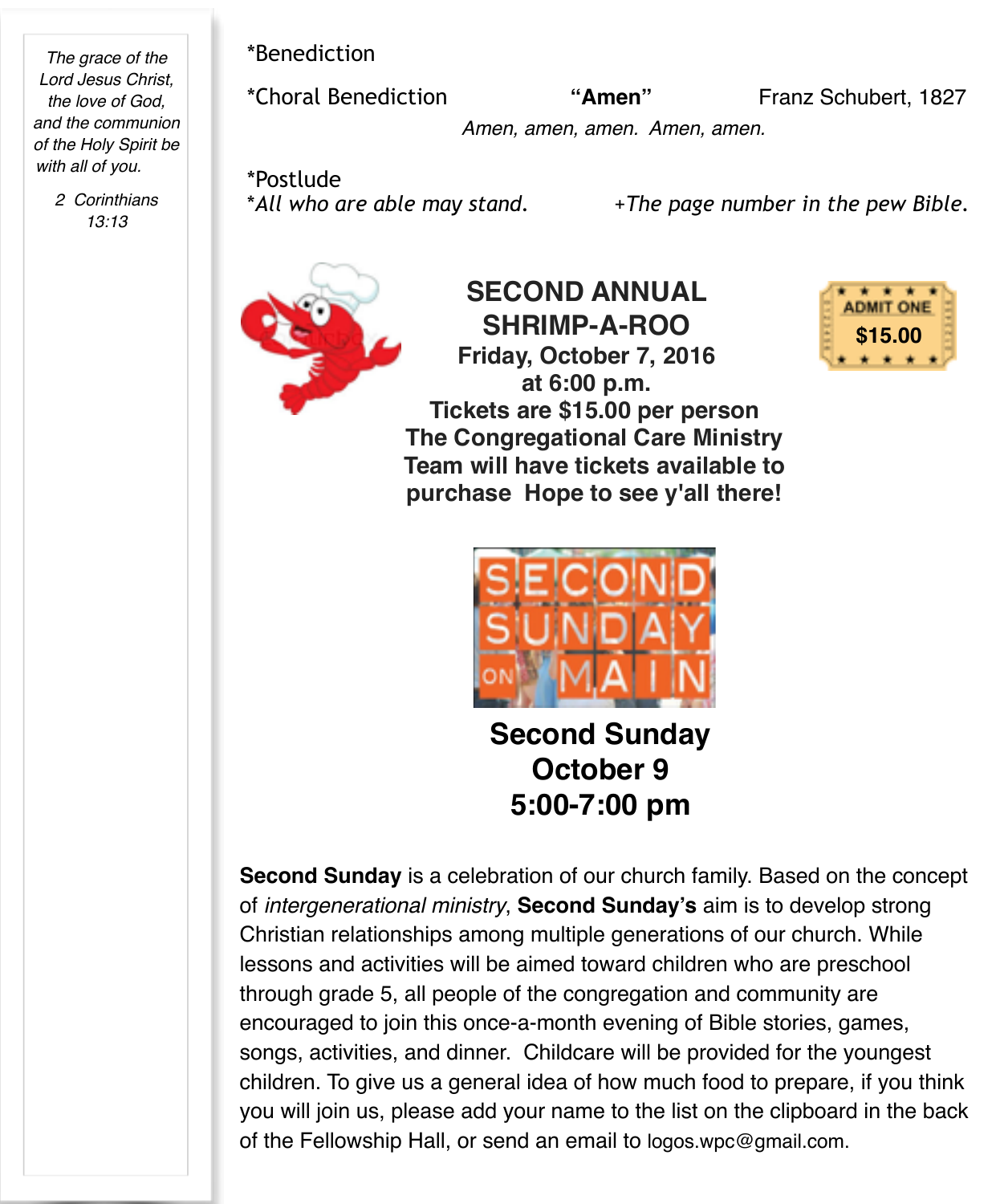### **WEEKLY CALENDAR**

| Sunday, October 2    |                   | WORLD COMMUNION SUNDAY                                                                 |
|----------------------|-------------------|----------------------------------------------------------------------------------------|
|                      | $9:40$ am         | <b>Opening Assembly</b>                                                                |
|                      | 10:00 am          | <b>Sunday School</b>                                                                   |
|                      | 11:00 $am$        | Worship with the Sacrament of the Lord's Supper<br>& Syrian Children Refugees Offering |
|                      | 12 noon           | Soup & Sandwich Lunch, Discussion of The<br>Spirituality of Fundraising                |
| Monday, October 3    | $10:30$ am        | Circle #1: Meet at Church                                                              |
| Tuesday, October 4   | 10:30 am          | Circle #3: Sandy Cobb                                                                  |
|                      | 6:30 pm           | Presbyterian Men, Oak Plain Presbyterian                                               |
|                      |                   | Church                                                                                 |
|                      | $7:00 \text{ pm}$ | Circle #4: Dottie Obenour                                                              |
| Wednesday, October 5 | 10:00 am          | Bible Study, Church Office Building                                                    |
|                      | $6:00 \text{ pm}$ | Handbells                                                                              |
|                      | $7:15 - 8:15$ pm  | Bible Study, Room 304                                                                  |
|                      | $7:30$ pm         | <b>Choir Practice</b>                                                                  |
| Friday, October 7    | $6:00$ pm         | Second Annual Shrimp-a-Roo, Fellowship Hall                                            |
| Saturday, October 8  | 9:30 am-3:00 pm   | Meeting of the Presbytery of Coastal Carolina,                                         |
|                      |                   | First Presbyterian Church, Fayetteville                                                |

### **NOTES AND ANNOUNCEMENTS**

**This morning** we celebrate the Sacrament of the Lord's Supper. All who profess faith in Jesus Christ as Lord and Savior and have been baptized in his name are welcome at the table.

! !

- **Today** we receive a special offering for Syrian Children Refugees in Lebanon. This offering will be administered by The Presbyterian Outreach Foundation to provide educational opportunities for refugee children suffering in the Syrian civil war.
- **Please join** the minister for a Bible study on Psalm 66 on Wednesday, October 5 at 10:00 a.m. (Church Office Building) or 7:15-8:15 p.m. (Room 304).
- **Please help our youth** to buy a couch and TV for their room upstairs in the Currie Building by buying a bag lunch on Oct 16. We will take orders on Oct 9. If you have any questions please contact Curt Simpson or Nell Sloan. Thanks for your support!